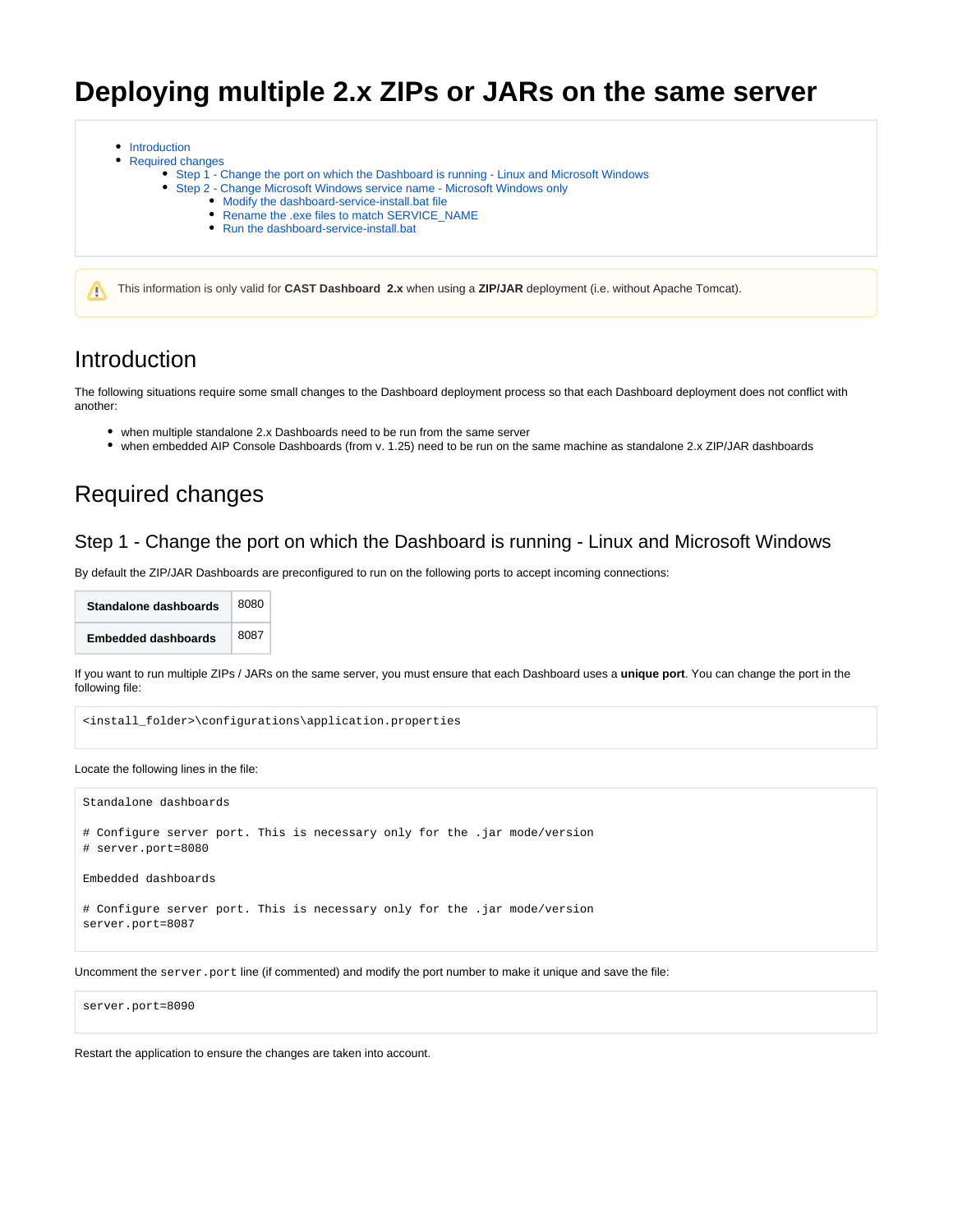| ▲ 밀 Dashboard Integration    |                      |
|------------------------------|----------------------|
| Url<br>http://my_server:8087 |                      |
| Username                     | 2<br>Integration Key |
| admin                        |                      |
|                              |                      |
|                              | SAVE AND SYNCHRONIZE |

#### <span id="page-1-0"></span>Step 2 - Change Microsoft Windows service name - Microsoft Windows only

If you are deploying the dashboards on Microsoft Windows and you intend to run them via a Microsoft Windows service, you must make some changes **BE FORE you install the services or run the wizard installer in 2.5** so that each service is unique. For each service that you want to install, perform the following actions:

#### <span id="page-1-1"></span>**Modify the dashboard-service-install.bat file**

Open the following file with a text editor:

```
<install_folder>\dashboard-service-install.bat
```
Change the following lines to something unique, for example, add a digit for each dashboard:

```
set SERVICE_NAME=dashboard-service
set DISPLAY_NAME="CAST Dashboard Service"
set DESCRIPTION="CAST Dashboard Service"
```
E.g.:

```
set SERVICE_NAME=dashboard-service-1
set DISPLAY_NAME="CAST Dashboard Service 1"
set DESCRIPTION="CAST Dashboard Service 1"
```
Save the file.

#### <span id="page-1-2"></span>**Rename the .exe files to match SERVICE\_NAME**

Now rename the following .exe files to match EXACTLY the name you chose for **SERVICE\_NAME** in **dashboard-service-install.bat**:

```
<install_folder>\dashboard-service.exe
<install_folder>\dashboard-servicew.exe
<install_folder>\amd64\dashboard-service.exe
```
E.g. where SERVICE\_NAME=dashboard-service-1: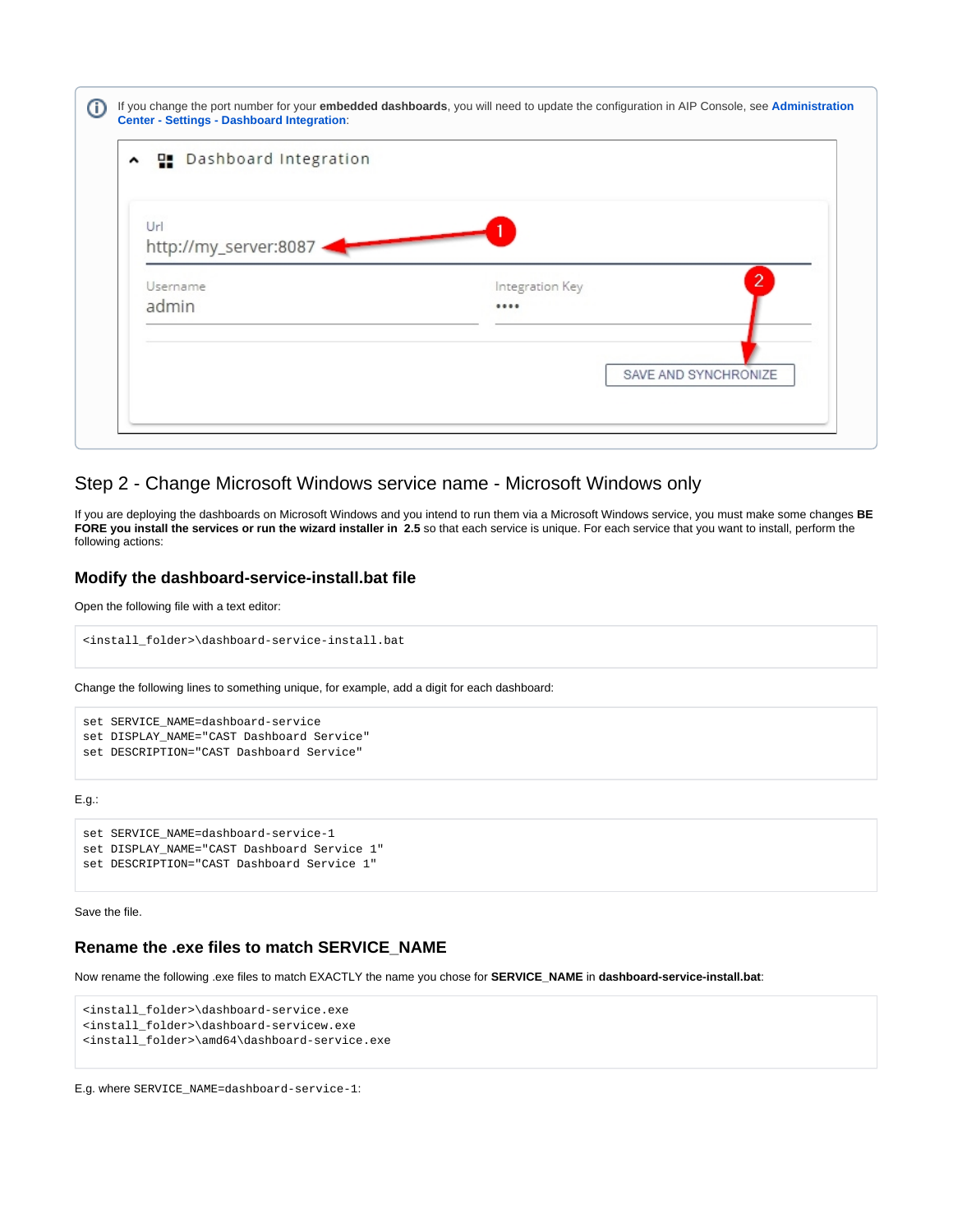```
<install_folder>\dashboard-service-1.exe
<install_folder>\dashboard-servicew-1.exe
<install_folder>\amd64\dashboard-service-1.exe
```
#### <span id="page-2-0"></span>**Run the dashboard-service-install.bat**

The final step is to run the following file to install the Microsoft Windows Service for your dashboard:

<install\_folder>\dashboard-service-install.bat

Ensure that the service has been installed and run it to check that the dashboard launches correctly.